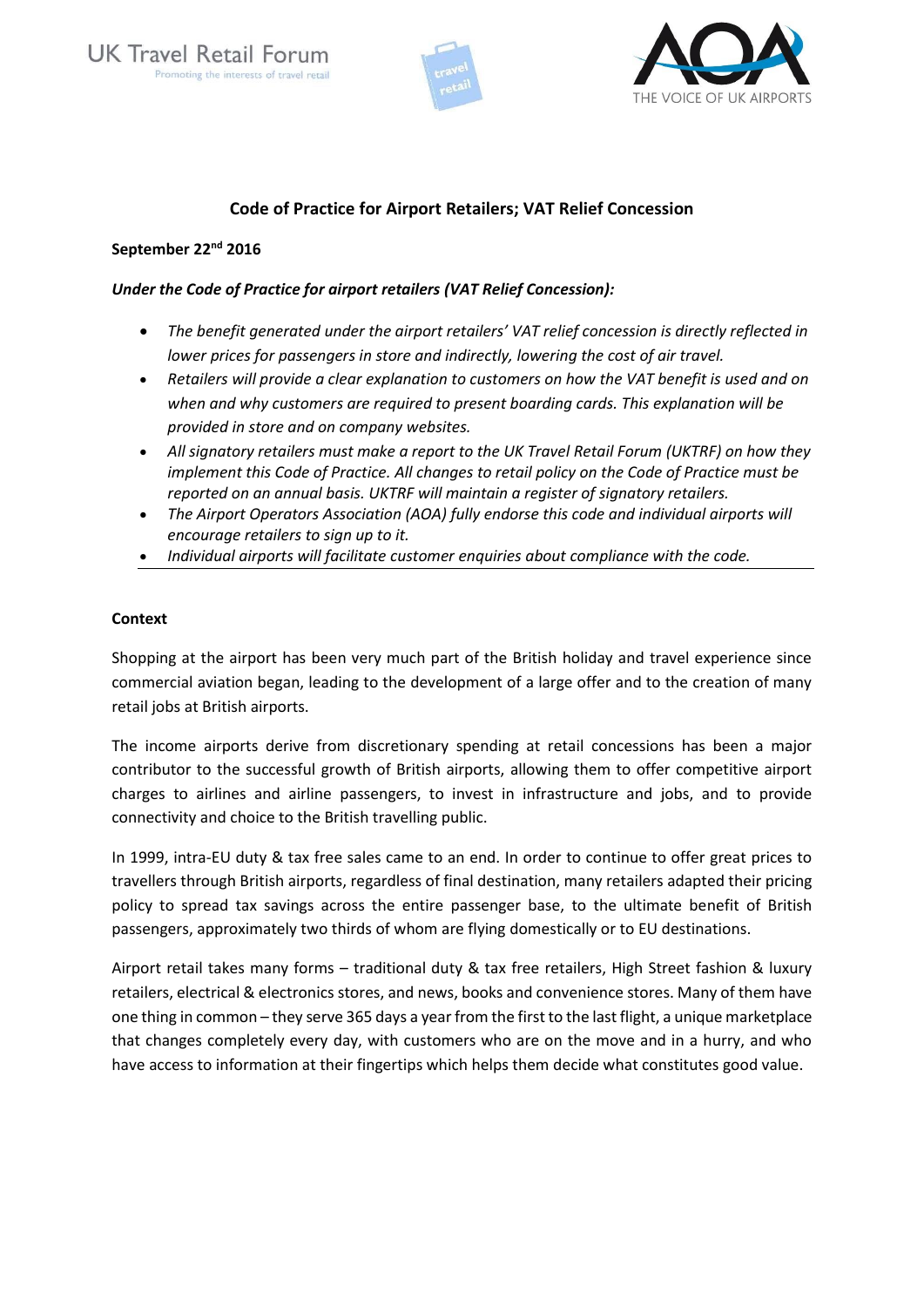



Airport retailers work in a highly regulated environment. They comply with laws on taxation, with ASA (Advertising Standards Authority) guidelines on advertising standards, and with consumer legislation enforced by the Trading Standards Authority concerning information to passengers and display of goods etc.

Stakeholders have co-operated with HMRC in their 2016 review of Airside VAT Relief at UK airports. UKTRF and AOA, the representative bodies for British airport retailers and their airport partners, has taken the initiative to enshrine current best practice in an industry-wide Code of Practice to ensure even greater transparency for airport retail customers.

UKTRF and its members are keen to ensure that the British traveller continues to shop at the airport secure in the knowledge that they are getting a great deal regardless of where they are travelling.

## *Finally, a brief clarification on the need for presentation of Boarding Passes in airport shops:*

There are two types of airside retailers: duty free shops and tax free shops.

Duty-free shops can sell goods where the excise, customs duty or VAT has been suspended. Sales in duty-free shops are tightly controlled and HMRC requires these outlets to know where the passenger is travelling to before completing a sale.

When staff at duty free shops ask a customer for proof of destination they are simply following the rules set out by HMRC to ensure that everyone pays the right duty/VAT.

Other retailers are known as tax free shops. Sales to passengers travelling to destinations outside of the EU may be zero-rated for VAT. There is nothing in VAT law that requires a traveller to produce a boarding pass to purchase goods, but without such evidence (showing the destination) the sale cannot be zero-rated and is liable to UK VAT.

For further details please contact:

### **Press Contact**

**Hume Brophy for UKTRF** John Hume, Managing Partner Mob: +353 (0)86 851 5478 Tel: +44 (0)20 7862 6399 [john.hume@humebrophy.com](mailto:john.hume@humebrophy.com) **Airport Operators Association**  Henk van Klaveren, Public Affairs and PR Manager Tel. +44 (0)20 7799 3171 [henkvanklaveren@aoa.org.uk](mailto:henkvanklaveren@aoa.org.uk)

### **About UKTRF and AOA**

### **UKTRF**

### **UK Travel Retail Forum**

The UK Travel Retail Forum is an industry body which represents most sectors of the duty free and travel retail business. Its members include airports, shop operators, agents and distributors and the manufacturers of wines and spirits, tobacco, beauty, confectionery and fashion products

**AOA**

**Airport Operators Association**